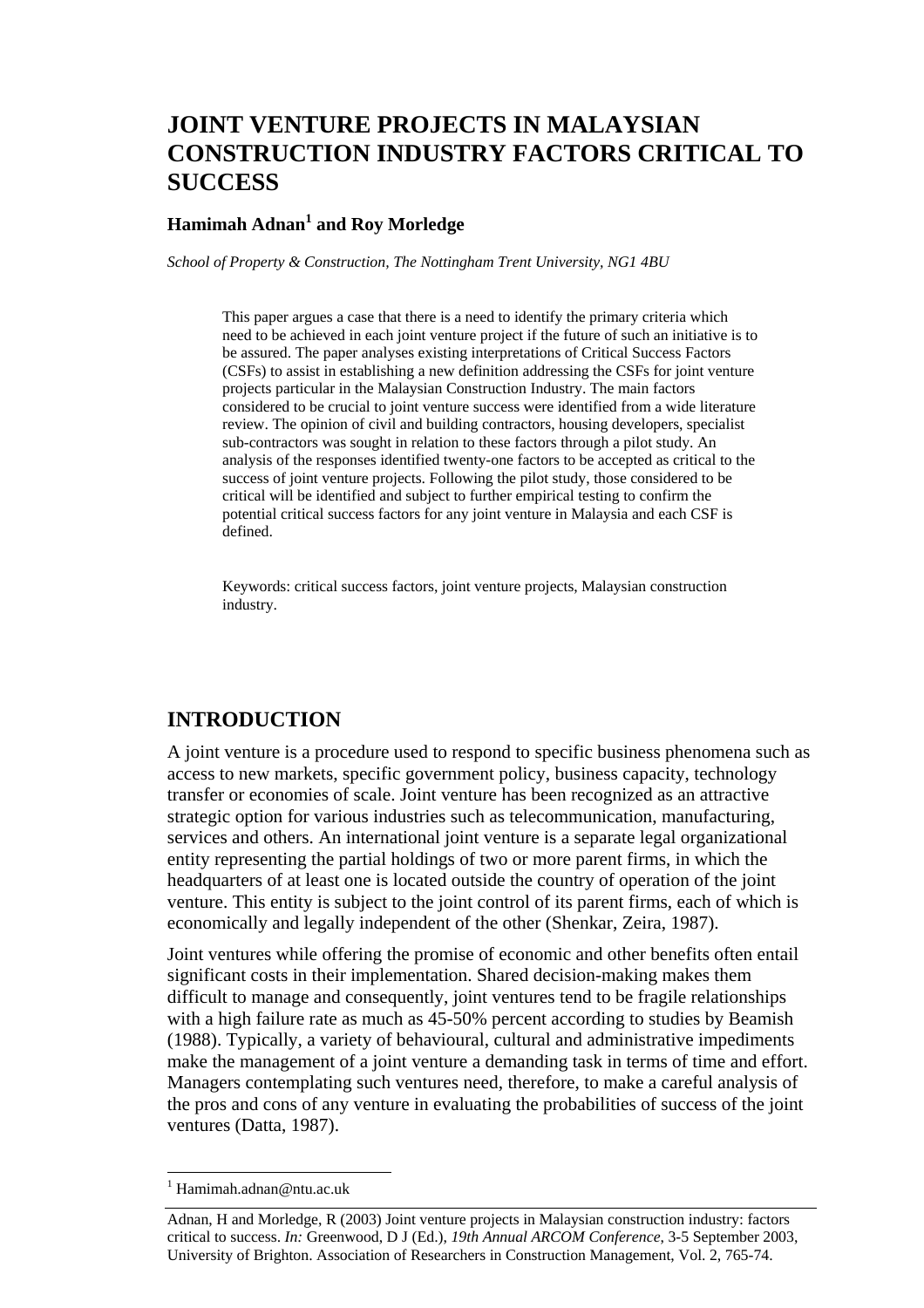The feasibility and the desirability of a joint venture must be assembled by careful analysis of the economic, political, social and the cultural environment within which the venture will be implemented and managed. A planned approach to joint ventures necessities a thorough and careful evaluation of these aspects by both partners to ensure successful implementation.

## **MALAYSIAN CONSTRUCTION INDUSTRY**

#### **Past and Present Joint Venture Projects in Malaysia**

The Malaysian economy has achieved over the past decade an average annual GDP growth of over 6% despite having suffered a contraction in 1998 caused by regional financial crisis. The sector contribution to the GDP over the past five years had been on an average of 3.8% worth RM7.5 billion annually. The growth of the sector in 2001 doubles that of previous year at over 2%. Infrastructure projects, particularly roads, railways (especially electrifying the national railway system) and utilities will continue to drive the sector. This is endorsed under the Eighth Malaysian Plan by the Government with an allocation of RM27 billion for their development. Implementation of some of them has spilled over to 2002.

Construction joint ventures in Malaysia are becoming increasingly popular both in multinational construction firms and local government in order to achieve their individual objectives. Since the 1990s, the business environment for Malaysian construction companies has become more demanding and challenging (Chua, 1998).

There are already established joint ventures between Malaysian and foreign contractors (CIDB, 2000). The government of Malaysia is encouraging and supporting local contractors to participate in regional and global markets based on their expertise and experience of construction of buildings, infrastructure projects, highways, power generation, port and airport construction.

Foreign firms are often required to bid on large infrastructure projects in JV with local partners. JV bids must have at least 30% bumiputera (indigenous Malay) participation. Malaysia's open-door policy to foreign participation is evidenced by the amount of Malaysia's payments for contract and professional services. The Malaysian government announced in March 1998 the liberalization of policies with regard to foreign participation in several sectors including privatized infrastructure projects.

Notwithstanding, the completion of the Petronas Twin Towers, the tallest buildings in the world, as well as the Second Link to Singapore together with the Kuala Lumpur International Airport in Sepang, Selangor, there are still many infrastructure projects underway or to be implemented. The Multimedia Super Corridor (MSC) south of Kuala Lumpur is under construction as some phases of the new Federal Administration Centre at Putra Jaya. The East Coast Highway costing about RM 3 Billion is to go ahead. Within the Klang Valley, the new Pantai Expressway, the Guthrie Corridor, The People Mover Rapid Transit (PRT), the new transportation hub at Kuala Lumpur Sentral are some of the major privatized projects under construction.

Malaysia companies have already ventured into India, China, Bosnia-Herzegovina, parts of Africa and South America, besides the ASEAN region and Australasian.

These projects should provide excellent opportunities for Malaysian companies to combine and for foreign contractors to team up with Malaysian contractors to explore business opportunities in achieving the Malaysian Government policy of becoming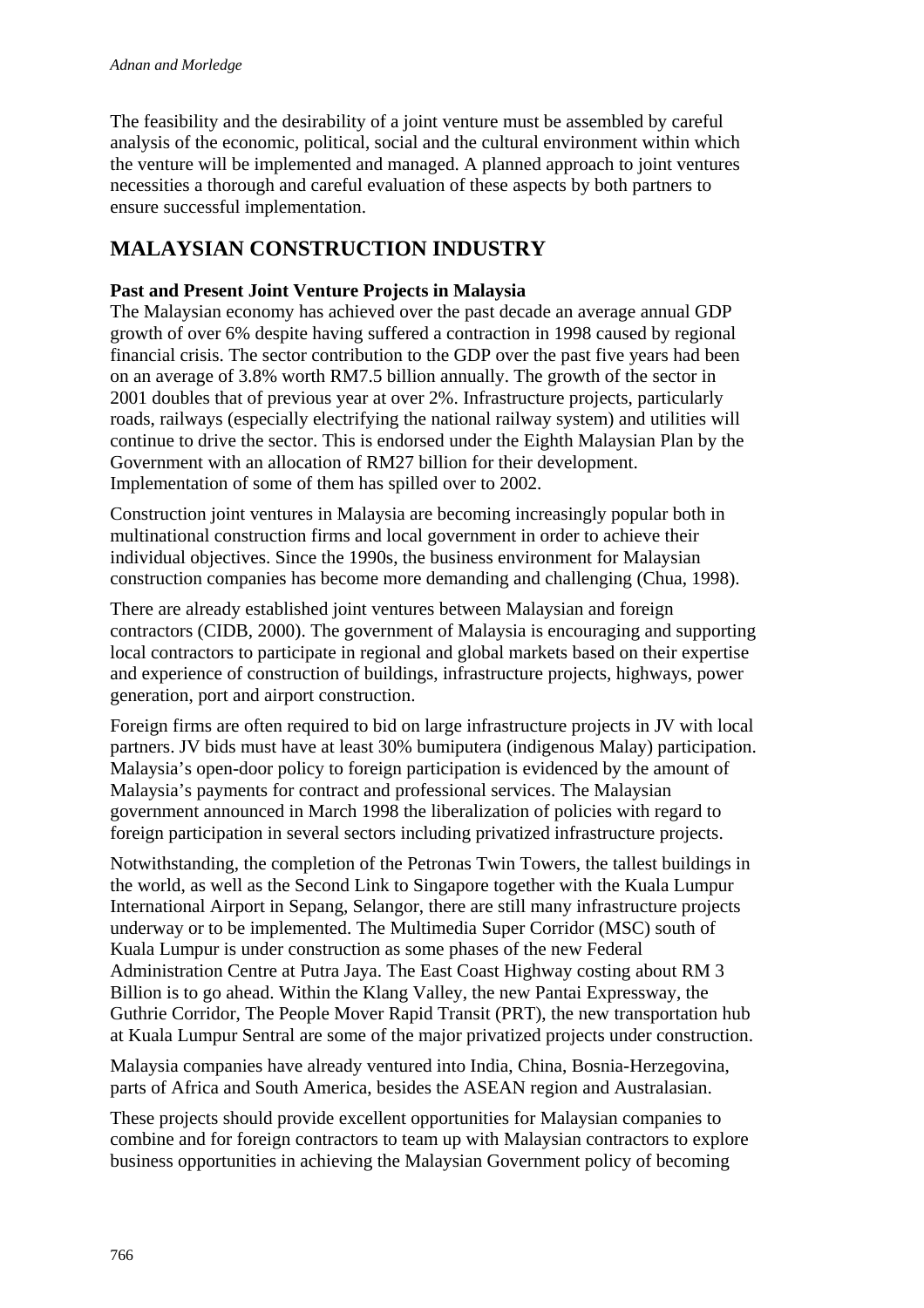fully industrialized as part of a contribution towards VISION 2020 (Mohammed, 2000).

#### **What are Critical Success factor (CSF)?**

Rockart (1982) defines critical success factor as those few key areas of activity in which favourable results are absolutely necessary for a particular manager to reach his or her own goals … those limited number of areas where "thing must go right".

Smith and Walker, 1994; Tiong (1992); Turner (2002) define CSFs as those factors in which success is necessary in order that each of the major projects participants in a project has the maximum chance of achieving the goals. Morledge & Owen (1997) in their study on Private Finance Initiative projects defined CSFs as those few factors which, when judiciously applied to a PFI scenario, have led to, and/or will actively contribute to, a particular conclusion for one or more of the parties involved.

The CSF methodology according to Rockart's research is a procedure that attempts to identify factors vital to the success of the industry, organization or the individual's work. Rockart's methodology consists of identifying key goals from the organization's strategies and objectives. From these, factors are determined which are critical to obtaining the identified goals. The procedure begins by conducting interviews with senior management using the "CSF interview process" (Bullen and Rockart, 1981). Each interviews begins with the interviewer outlining the concept and methodology of CSFs; the interviewee then describes the company's mission and the role that they play in the company. Following a discussion of the interviewee's goals, CSFs are developed which are designed best facilitate the interviewee in meeting their goals. General indications are then sought as to how the interviewee would prioritize the identified CSFs before attempts are made at determining suitable measures for each CSF. The collective sets of CSFs from all interviewees in the organization are reviewed to check for areas that some interviewees may have failed to cover, this collective set of factor is then analysed to identify the general areas considered as critical for success (Owen, 2003). In Rockart's studies, the final set of CSFs was used to develop the required information databases.

Analysing the above definitions, new definition of a Critical Success Factor, which can be applied particularly to joint ventures projects is proposed as follows:

*'Those few factors, which, when judiciously applied to a joint venture scenario, have led to, and/or will actively contribute to, a profitable conclusion for one or more of the parties involved. (Adnan & Morledge, 2002)* 

This definition has been used in the determination of the CSFs throughout the research underpinning this paper.

## **RESEARCH METHOD**

Following a thorough literature review search, 21 factors critical to the success of construction JV projects was identified. These factors were then assembled into a questionnaire survey that was distributed to 1630 selected Chief Officers of registered Malaysian and 70 foreign contractors working in Malaysia on construction joint ventures. As there are about 32000 contractors registered with CIDB Malaysia, the population of the study comprises all Malaysian and foreign contractors registered with the Construction Industry Development Board working in Malaysia in categories G7 (with unlimited amount of work- more than Ringgit Malaysia \$10 million (approx.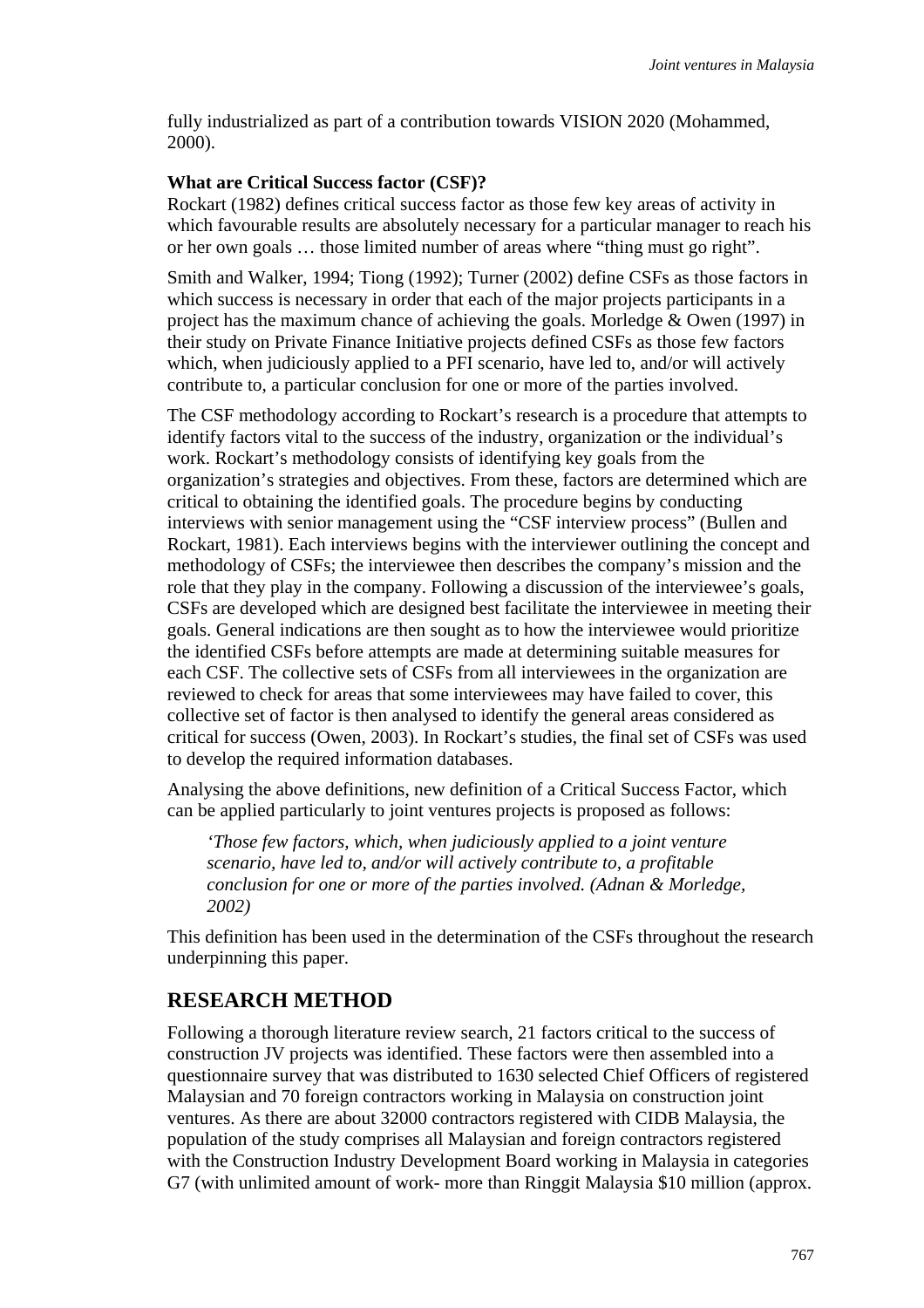| <b>Company Status (Owned)</b> | Numbers(N) | Percentage DJV |     | IJV |
|-------------------------------|------------|----------------|-----|-----|
| 1) Malay                      | 126        | 60%            | 118 | 29  |
| 2) Chinese                    | 65         | 31%            | 6 I | 16  |
| 3) Indian                     |            | 0.0009%        |     |     |
| 4) Foreign                    |            | $0.07\%$       |     |     |
| Total                         | 210        |                |     |     |

**Table 1**: Percentage of the company status (owned) majority involved in domestic and international joint venture construction projects in Malaysia

GBP £60 million) and G6 (work consisted or more than Ringgit Malaysia \$5 million (approx. GBP£ 30 million). The registration of these firms with Construction Industry Development Board, Malaysia is based upon fulfilment of a number of identified requirements.

The purpose of the questionnaire survey was to discover which companies had experience of JV projects, the extent of that experience and their views of key factors associated with joint ventures.

However, the paper will only discuss the first part of this on-going research based upon the pilot surveys. The questionnaire requested participants to identify, from a list of factors, which they agreed were critical in JV projects.

The survey was conducted from the end of August 2002 to the end of October 2002. Survey papers were sent to Malaysia. A response rate of 20 percent was obtained from respondents (341 respondents), whereby 210 respondents (62% percent) confirmed that they involved in joint venture projects with local and foreign partners in Malaysia. Seventeen foreign construction companies responded and are still active in Malaysia. These were checked by means of email, letter or the telephone operator's enquiry service. On the basis of the number of responses received and the degree of consistency of responses from the wide range of respondent organizations, it is considered that the response rates to the survey were adequate for the purpose of the present research.

## **RESULT AND ANALYSIS**

The questionnaire was divided into three parts.

- Part One: General information about the JVs company status, nature of business, involvements in JV projects numbers, operation structure.
- Part Two: A list of 21 possible success variables was selected as a result of a review of the literature review. A Likert scale of 1-5 was used in the questionnaire. The respondents were required to indicate the 5 "Very Important" 4 "Important", 3 "Moderately Important", 2 "Less Importance and 1 "Not Important" A pilot test was implemented prior to the mailing of the questionnaires in Malaysia.
- Part Three: For companies with no experience of joint venturing

The respondents in the questionnaire survey were involved in various JV projects, from residential, commercial, industrial & public building, housing, civil engineering and others. The JV works were carried out throughout the last 5 years.

Table 1 shows the percentage of the company status (owned) majority involved in domestic and international joint venture construction projects in Malaysia

The type of the construction projects undertaken by companies was noted in order to provide background information of the nature of their business. Each company had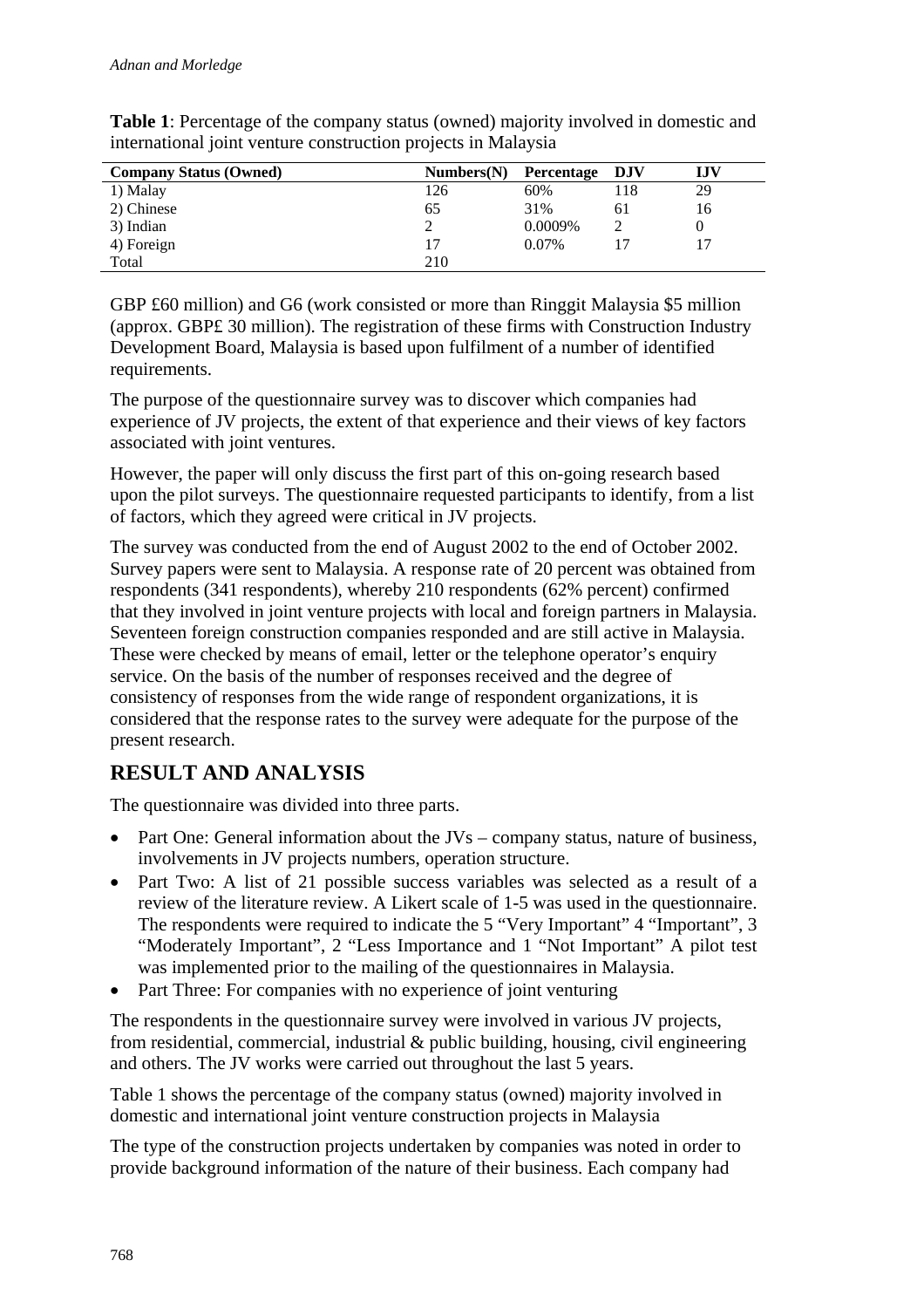| <b>Table 2.</b> Objectives to be achieved through the joint venture works |      |          |      |  |  |  |
|---------------------------------------------------------------------------|------|----------|------|--|--|--|
| Variables                                                                 | Mean | Std Dev. | Rank |  |  |  |
| New market opportunity                                                    | 4.09 | 1.032    |      |  |  |  |
| Profit                                                                    | 4.02 | 1.000    |      |  |  |  |
| <b>Financial Objectives</b>                                               | 3.95 | .996     |      |  |  |  |
| <b>Increased Project Scale</b>                                            | 3.91 | .999     |      |  |  |  |
| Reducing risks                                                            | 3.88 | 1.022    |      |  |  |  |
| Organizational learning                                                   | 3.71 | 1.073    |      |  |  |  |

**Table 2**: Objectives to be achieved through the joint venture works

undertaken more than one type of project. They are ranked from the highest at the top to the lowest at the bottom listed below:

(Only the top 4 nature of business are listed)

- 1) Building Contractors (70%)
- 2) Civil Engineering Contractors (66%)
- 3) Housing Developer (21%)
- 4) Specialist Sub-Contractors (14%)

The completed JV projects since 1995 were from the public buildings (241 projects), residential building (158 projects), civil engineering (155 projects) and industrial building (146 projects) in addition to on-going JV and projects currently started.

JVs seem to increase from 1995 to 1997(34.6% of 210 companies) to the year 2001(53.4% of 210 companies). The rising trend indicates the changing attitude towards JVs in the construction industry after the economic downturn late 1997. 65% of the company was involved in equal share (e.g. 50-50), 20% as majority partner and 15% as minority partners.

The respondents also were asked to rate the objectives that needed to be achieved through the joint venture projects.

The main objectives of new markets and profitability are emphasized as stronger objectives than financial objective and increased project scales. Reducing risks and organizational learning were in the  $5<sup>th</sup>$  and  $6<sup>th</sup>$  rank of these contractors objective.

The main partners which these companies had participated in JVs, which are ranked as follows:

- 1. General Contractors (123 nos. with local partner and 16 nos.with FP partner)
- 2. Specialist Sub-Contractors (62 nos. with local partner and 13 nos.with FP partner)
- 3. Housing Developers (39 nos. with local partner and 1 number with FP)
- 4. Client (29 nos.with local partner and 1 with FP)
- 5. Project Management Consultant (29nos with local partner and 5 with FP)
- 6. Suppliers (20 nos. with local and 5 numbers with FP)
- 7. Consultants (17 numbers with local and 3 with FP)

The main JV partners were general contractors, followed by specialist contractors, housing developer, clients, project management consultant and suppliers. The partnership with other general contractors also indicates a high proportion with foreign partners. There is an indication that most international JVs were with general contractors. There were also other JV partners involved in railway engineering, wharf construction and dredging.

Table 3 show the mean and standard deviation of the responses from the 210 contractors involved in JV projects in Malaysia. Overall, if there was at least 90%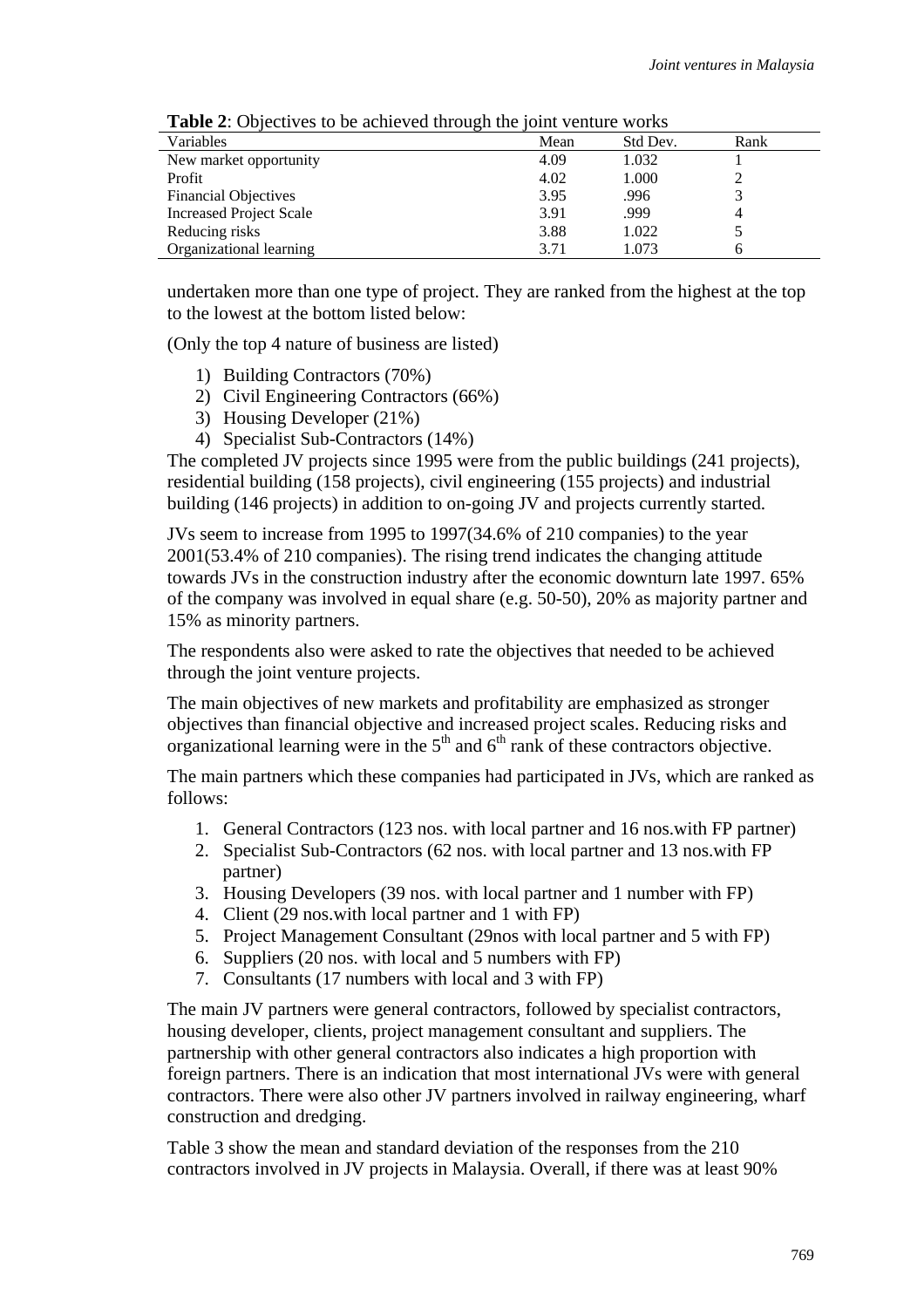| <b>Variables</b>                      | <b>Mean</b> | <b>Std.Dev</b> | Rank |  |
|---------------------------------------|-------------|----------------|------|--|
| Mutual Understanding                  | 4.65        | .702           | 1    |  |
| <b>Inter-Partner Trust</b>            | 4.53        | .788           | 2    |  |
| <b>Agreement of Contract</b>          | 4.50        | .796           | 3    |  |
| Commitment                            | 4.41        | .757           | 4    |  |
| Cooperation                           | 4.33        | .769           | 5    |  |
| <b>Financial Stability</b>            | 4.32        | .696           | 6    |  |
| Coordination                          | 4.31        | .729           |      |  |
| Communication/Information             | 4.24        | .823           | 8    |  |
| <b>Management Control</b>             | 4.20        | .785           | 9    |  |
| Profit                                | 4.12        | .995           | 10   |  |
| Partner's Experience                  | 4.10        | .891           | 11   |  |
| Criteria For Partner Selection        | 4.03        | 1.062          | 12   |  |
| Organizational Structure              | 3.95        | .904           | 13   |  |
| Compatibility of Objective            | 3.95        | .909           | 14   |  |
| <b>Equity Control</b>                 | 3.88        | .988           | 15   |  |
| <b>Effective Human Resources Mgmt</b> | 3.84        | .945           | 16   |  |
| Motivating For Forming JV             | 3.76        | .946           | 17   |  |
| Knowledge Transfer                    | 3.67        | .961           | 18   |  |
| Size Compatibility of Partner's Firm  | 3.63        | .988           | 19   |  |
| <b>Cultural Understanding</b>         | 3.57        | 1.065          | 20   |  |
| Conflict                              | 3.04        | 1.272          | 21   |  |

**Table 3**: Perception of Malaysian and foreign contractors towards potential success factors (mean value)

agreement of the importance of a particular factor across the responding sample. These were considered to be relevant Critical Success Factors. These factors were taken from the results ranked by order of importance from Survey 1.

Analyses of CSFs on JV projects were carried out as shown in Table 3 based on mean values, standard deviation and ranking. The mean values for the CSF vary from the highest 4.65 to the lowest 3.04. From the table, the first 12 high ranking CSF were selected. The cut off point was determined using the critical point of 4.0 on the 0-5 Likert Scale. Although the mean value did not show much difference between the factors, the  $2<sup>nd</sup>$  part of this research will be in-depth interview, which has taken place in Malaysia from end November 2002 to mid February 2003. This will provide detail information on the company structure, management and performance to confirm/validate the above findings.

A comparison between the perceptions of Malaysian and foreign contractors will be made possible through a selection of identical factors perceived to be key success factors on JV projects. This will identify the degree of similarity or divergence in the pattern of the respondents' perceptions towards key success and failure of the joint venture. This will also to confirm/validate the finding from the Survey 1. Each of these factors for success is now briefly considered.

## **1. Mutual Understanding**

Joint ventures are a means of creating strengths by the partners complementing each other and with proper matching; both partners should perceive a vested interest in the success of the joint venture (William and Lilley, 1993). This factor received very high values of 4.65. It is extremely important that friendly personal contact is regularly maintained between the leaders of the cooperating organizations. The careful selection of people who are to work in an alliance will also assist the prospects of mutual bonding. They should be selected not merely on the basis of technical competence but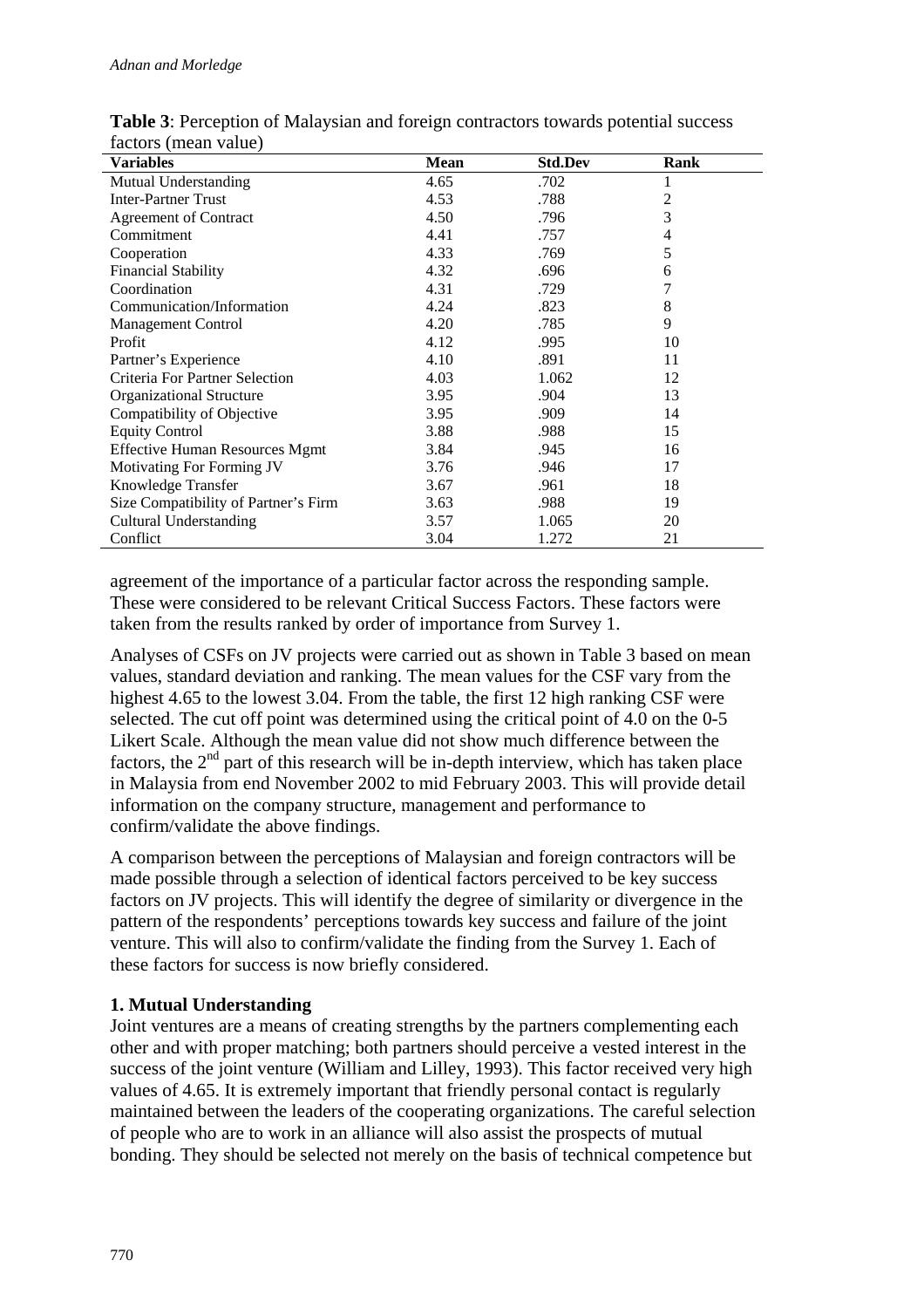also on an assessment of their ability to form good relationships with people from other organizational and national cultures.

#### **2. Inter-partner trust**

The need of trust between partners in a joint venture has been identified as an important element of a long-term joint venture relationship (Parkhe, 1993; Inkpen 1993; Madhok, 1995). Trust is often considered to be a very important ingredient of managing relationships. Within organizations, trust contributes to more effective implementation of strategy, greater managerial coordination and more effective work teams. This factor is the  $2<sup>nd</sup>$  highest rank and therefore, a high level of trust might be crucial for joint venture success

#### **3. Agreement of Contract**

A good JV agreement is an essential success factor and can avoid a great deal of trouble and conflict in future JV operations. This factor received high values of 4.49 and rank 3rd place a good JV agreement must be drafted in clear terms and conditions that can be easily understood by all partners as well as the working staff, and each partner's authority and responsibility in the JV must be clearly understood. (Li Bing, 1999).

## **4. Commitment**

The Malaysian and foreign contractors in Malaysia perceived this factor as critical and it has a high value of 4.41. Commitment reflects the actions of some key decisionmakers regarding continuation of the relationship, acceptance of the joint goals and the values of the partnership, and the willingness to invest resources in the relationship. Commitment is important as it provide a long-term basis, resources and capabilities to the specific needs of the JV for its success. In order for the JV to succeed, all the partners to the JV agreement should have total commitment to the JV as well as to each other (Srindharan, 1995).

## **5. Cooperation**

Cooperation plays an important factors and was ranked  $5<sup>th</sup>$  the contractors. Shared problems solving reflects the degree to which the parties share responsibility both for dealing with problems and maintaining their relationship. Cooperation behaviour between the parent companies help to reduce potentially burdensome monitoring and safeguards costs within the JV. Changes in the environment, of strategies, and bargaining power over the life of the venture can affect cooperation dramatically.

#### **6. Financial Stability**

It is essential to be sure that a prospective partner can generate sufficient financial resources to maintain the ventures' efforts. It received a mean of 4.32. Thus, the credit-worthiness of a prospective JV parties' parent company should be scrutinized and its current management competence and resources must be ascertained. It is advisable to include a clause in the joint venture agreement to cover this factor or aspect of the JV.

#### **7. Coordination**

For success, the partners must have a willingness to cooperate and share information and resources to enable essential coordination of activity. It received a mean of 4.31.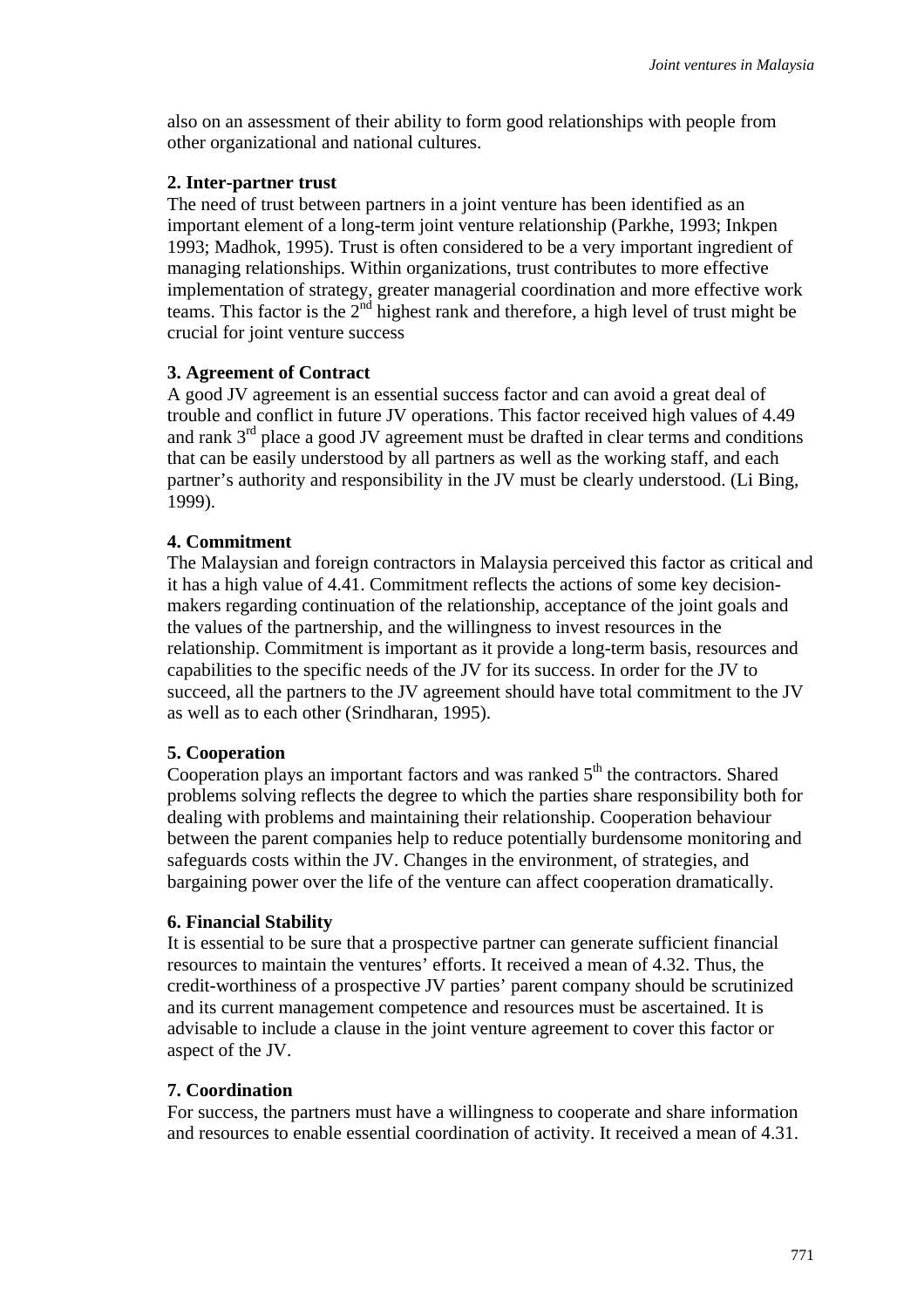#### **8. Communication/Information**

The ease of communication between the partners is another potential problem which should be considered when evaluating a potential partner's suitability therefore both contractors perceived that this factors is critical and received a  $8<sup>th</sup>$  ranking. Without proper communication, problems can occur as a result of differences between national or ethnic cultures, including language, as well as differing corporate cultures.

#### **9. Management Control**

Management control refers to the influence major stakeholder groups have on the organization's decision and activities (Yan & Gray 1994). Management control in joint ventures can be achieved by resorting to both majority shareholders and received a mean value of 4.20 which is place  $9<sup>th</sup>$  in ranking from both Malaysian and foreign contractors.

#### **10. Profit**

Joint ventures are created for business purposes, to generate a profit for the participating parties. The profits from such ventures will then be apportioned in relationship to the different input of the parties concerned (Ashworth, 1996). The profitability attribute will also indirectly influence the joint venture's capital structure, financing costs and leverage (Luo, 1998). It received a  $10<sup>th</sup>$  ranking.

#### **11. Partner Experience**

Firms with multinational experience are considered more likely to have the ability to manage and monitor appropriately to the joint venture. Greater experience, understanding, competence and confidence in managing inputs will result in a more detailed and accurate perceptions of risks (Agarwal, 1994). With good background experience, these partners are expected to provide better local culture, politics and market conditions all at a lower cost than would be incurred by the investor to obtain equivalent information (Beamish and Banks, 1987)

## **12. Criteria For Partner Selection**

The choice of partner is critical for completion of the particular assignment (Li Bing, 1999). The selection of an appropriate partner, therefore, is a paramount in importance if the joint venture is to succeed (William & Lilley, 1993). In this pilot study, selecting a partner that is important which received a mean of 4.02. .

## **CONCLUSION**

The pilot survey found a consensus of opinion thereby identifying 12 factors of success which, when judiciously applied to a JV project in Malaysia will actively contribute to a profitable conclusion for one or more of the parties involved. These are considered to be the 'Critical Success Factors of JV' in Malaysia.

There are limitations, however, to the use of the CSF methodology. The CSF methodology tends to present the ideal situation and not all the factors will be found in one project. However, the CSF methodology provides a good basis to identify possible solutions in an endeavour to seek continuous improvement.

Furthermore, the initial ranges of CSFs, which result from the survey, have been determined by an overall agreement between all the respondents from the Malaysian local and foreign contractors working on JV projects in Malaysia. However, there is need to validate the factors and this is now the focus of current/further research which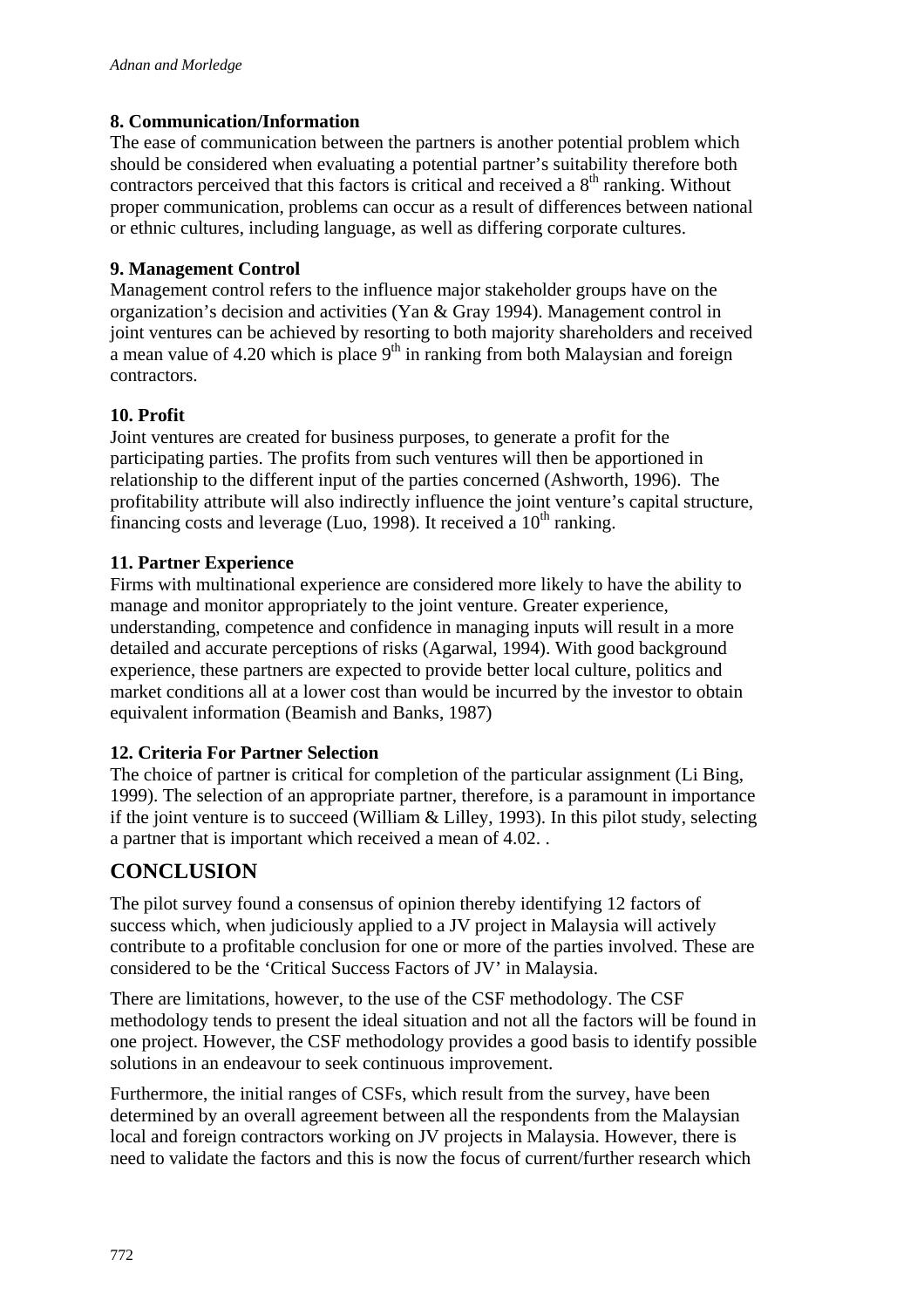will involve in-depth interview with both Malaysian and foreign contractors. This will then followed by an- expert group who will be used to validate the final findings.

This paper has, however, identified 12 Critical Success Factors of JV projects in Malaysia, which can be used by other contractors, clients, financiers and operators to assist various processes in procuring JV projects towards a successful conclusion. It does not suggest that a project will succeed automatically for all the parties involved as a result of addressing all the issues, but that the project will be more inclined to fail if these factors are ignored.

#### **REFERENCES**

- Agarwal, S (1994) Socio-cultural distance and the choice of joint venture; a contingency perspective. *Journal of International marketing,* **2**(2), 63-80.
- Beamish, Paul W (1988), Multinational JV in Developing Countries, London.
- Beamish, P.W and Banks, J.C (1987) Equity joint ventures and the theory of multinational enterprise. *Journal of International Business Studies*, 1**7,** 1-26.
- Chua S.L. (1998) EU-Asean Construction Business Forum: The Malaysian Construction Industry: Issues and Challenges, Papers presented at the EU-ASEAN Construction Business Forum 1-3rd September 1998 Kuala Lumpur.
- Datta, D.K (1988) International joint ventures: a framework for analysis, *Journal of General Management*, **14**, 78-91.
- Luo, Y (1998) Joint venture success in China: how should we select a good partner? *Journal of World Business*, **33(**2), 145.
- Madhook, A (1995) Revisiting multinational firms' tolerance for joint ventures: A trust-based approach. *Journal of International Business Studies*, **26**, 117-137.
- Mohd Nuruddin, M (2000) 6th Asia Construct Conference- *Malaysia's Country Report 2000-* 2001, Master Builders, 4<sup>th</sup> Quarter, pp70-83.
- Morledge, R. and Owen, K. (1998) Critical success factors in PFI projects. *In:* Hughes, W P (ed) *Procs 14th Annual ARCOM Conf* Sep 9-11, University of Reading **2**, 565-574.
- Owen, K (2003) *Critical success factors in private finance initiative projects*. Unpublished PhD Thesis, The Nottingham Trent University.
- Rockart, J.F (1982) The changing role of the information systems executive: a critical success factors perspective. *Sloan Management Review*. **241**(1), 3-13.
- Shenkar, Oded & Zeira Yoram (1987) Human Resources Management IJV: Directions for Research, *Academy of Management Review*, **12**(3), 546-557.
- Smith, A.J & Walker, C.T (1994) BOT: Critical Factors for Success. A paper submitted at the "*Investment Strategies and Management of Construction" Conference*. September 20- 24, 1994.Brijuni, Croatia, pp 247-254.
- Sridharan,G (1995) *Determinants of the JV success in Singapore construction industry*. Unpublished PhD Thesis. University College London.
- Tiong, R.L.K, Khim-Teck, Yeo & McCarthy, S.C (1992) Critical success factors in winning BOT contracts. *Journal of Construction and Engineering and Management*, **118**(2). 217-228.
- Turner (2002) Project Success Criteria. *Project, Magazine of the Association for Project Management*, **14**(10), 32-33.